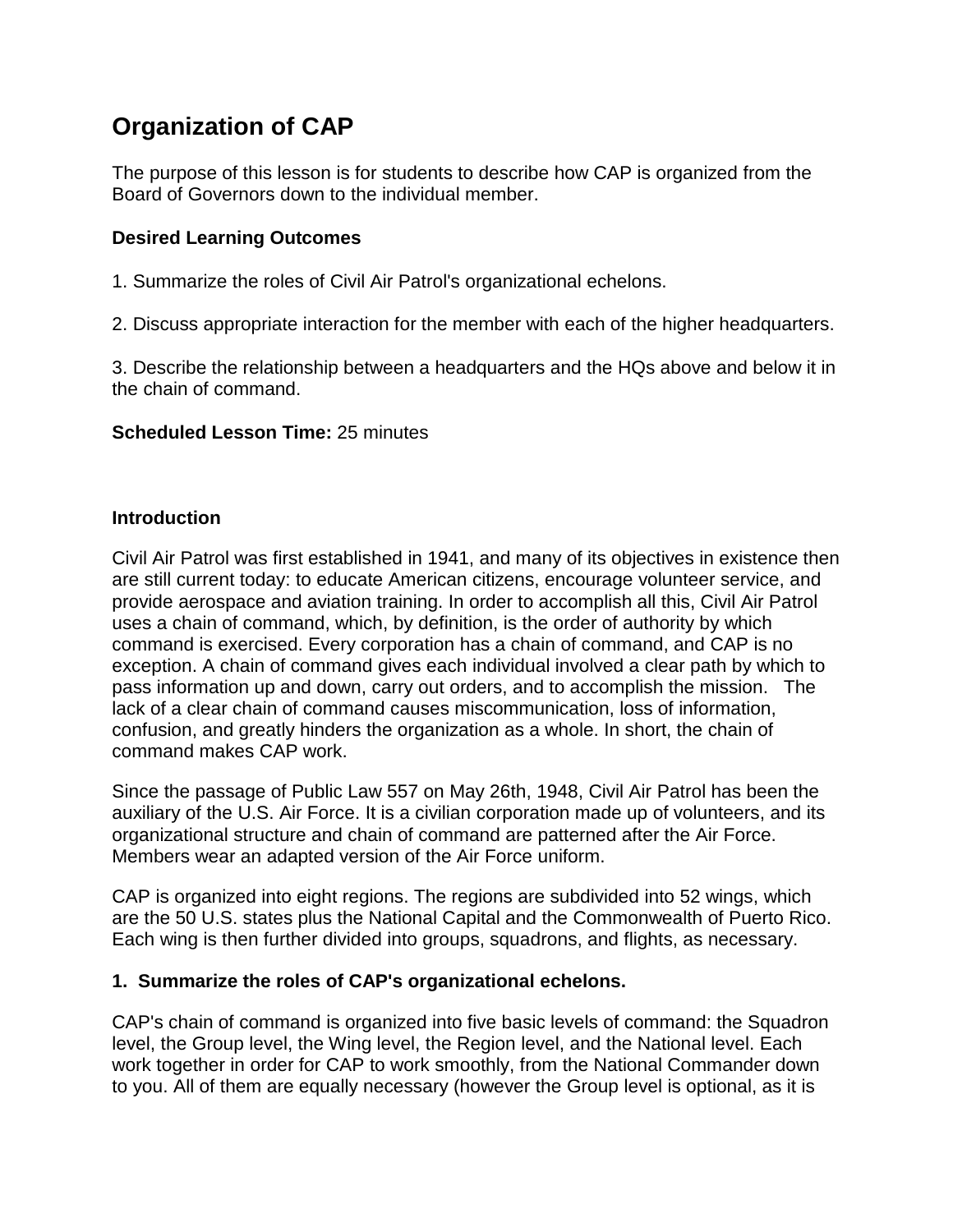mainly used only to subdivide large wings). Let's start by taking a look at CAP's basic organizational structure.

Below are parallel diagrams that depict CAP's organizational structure. Each level contains its command and support staff that it needs in order to function properly. That is how CAP, for the most part, is organized. Later in this lesson we will have the opportunity to go more in depth on how they relate to one another. CAP flights are not included in the levels of command, as they may be assigned to squadrons, groups or wings. Note that both groups and flights are optional (you'll find out more about why they are later).



# **Organizational Structure**

*\*Flights may be assigned to squadrons, groups or wings*

If you want a more comprehensive look at CAP organization, go to Part II of CAP Regulation 20-1, *Organization of Civil Air Patrol*, to see the full organizational charts for all levels of CAP headquarters.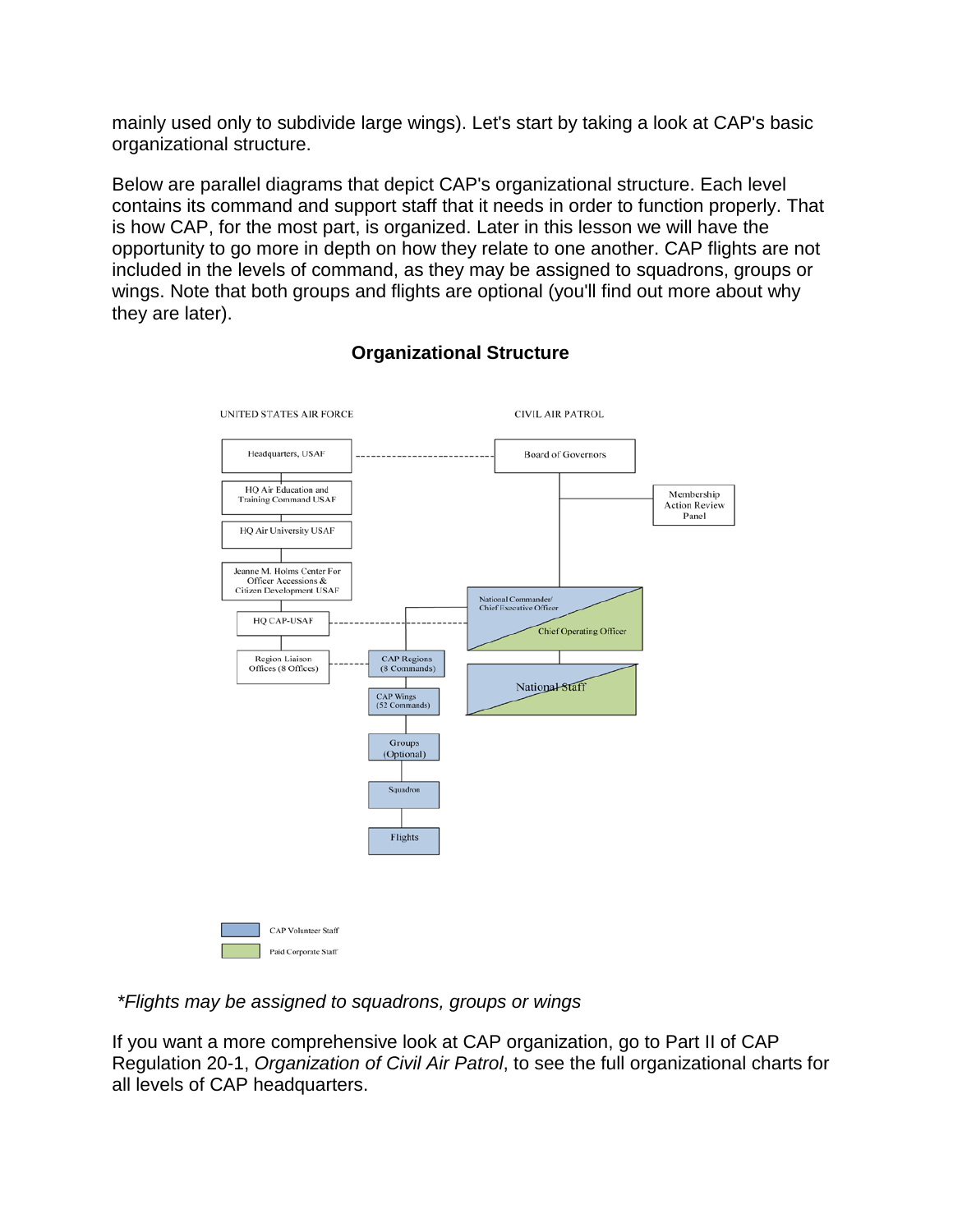Now let's take a look at the different parts that make up CAP advisory and governance. As you recall, there are four distinct bodies at the National level: The Board of Governors, the CAP Senior Advisory Group, the Command Council, and National Headquarters.

- **Board of Governors (BoG):** The BoG is the primary governing body of Civil Air Patrol, and as such shall "govern, direct and manage the affairs of the Corporation." Simply stated, they write the rules, prioritize CAP's myriad programs on a national scale and determine how to allocate CAP's budget. The BoG consists of 11 members, 4 selected by the Secretary of the Air Force, 4 selected by Civil Air Patrol, and 4 selected jointly by the Secretary of the Air Force and the Civil Air Patrol National Commander. Additionally, the CAP National Commander serves as an advisor to the BoG.
- **CAP Senior Advisory Group (CSAG):** The CSAG advises the National Commander and recommends policy and proposes Constitution and Bylaws changes to the BoG. Additionally, the CSAG can be tasked by the BoG or National Commander to tackle issues. It is comprised of the National Commander, the National Vice-Commander, the Chief of Staff, the 8 region commanders, as well as two non-voting members, the Chief Operating Officer and the Commander of CAP-USAF, Since this is an advisory body it is not in the organizational chain or the chain of command.
- **CAP Command Council:** The Command Council advises the National Commander on operational issues. It consists of the members of the CSAG as well as the wing commanders. Again, this is an advisory body and not in the organizational structure or chain of command.
- **CAP National Headquarters:** The National Headquarters consists of the National Commander (who functions here as the Chief Executive Officer, or CEO), the Chief Operating Officer, or CO (who oversees the paid professional staff component located at Maxwell AFB, AL), the national staff (paid and volunteer member) and NHQ chartered units. The CEO is responsible for the operational missions of CAP. The CO administers the day-to-day affairs of CAP. More information on how this works can be found in CAPR 20-1, *Organization of Civil Air Patrol.*

Below the National level are the Region, Wing, Group, Squadron and Flight levels.

#### Regions

The Region Commander, holding the grade of Colonel, is appointed by the National Commander. He or she has authority over all CAP units and members within his/her region. His or her job is to represent the National Commander, promote CAP objectives and purposes throughout the region, and ensure the region fulfills the goals that are set. The eight CAP regions are as follows:

• Northeast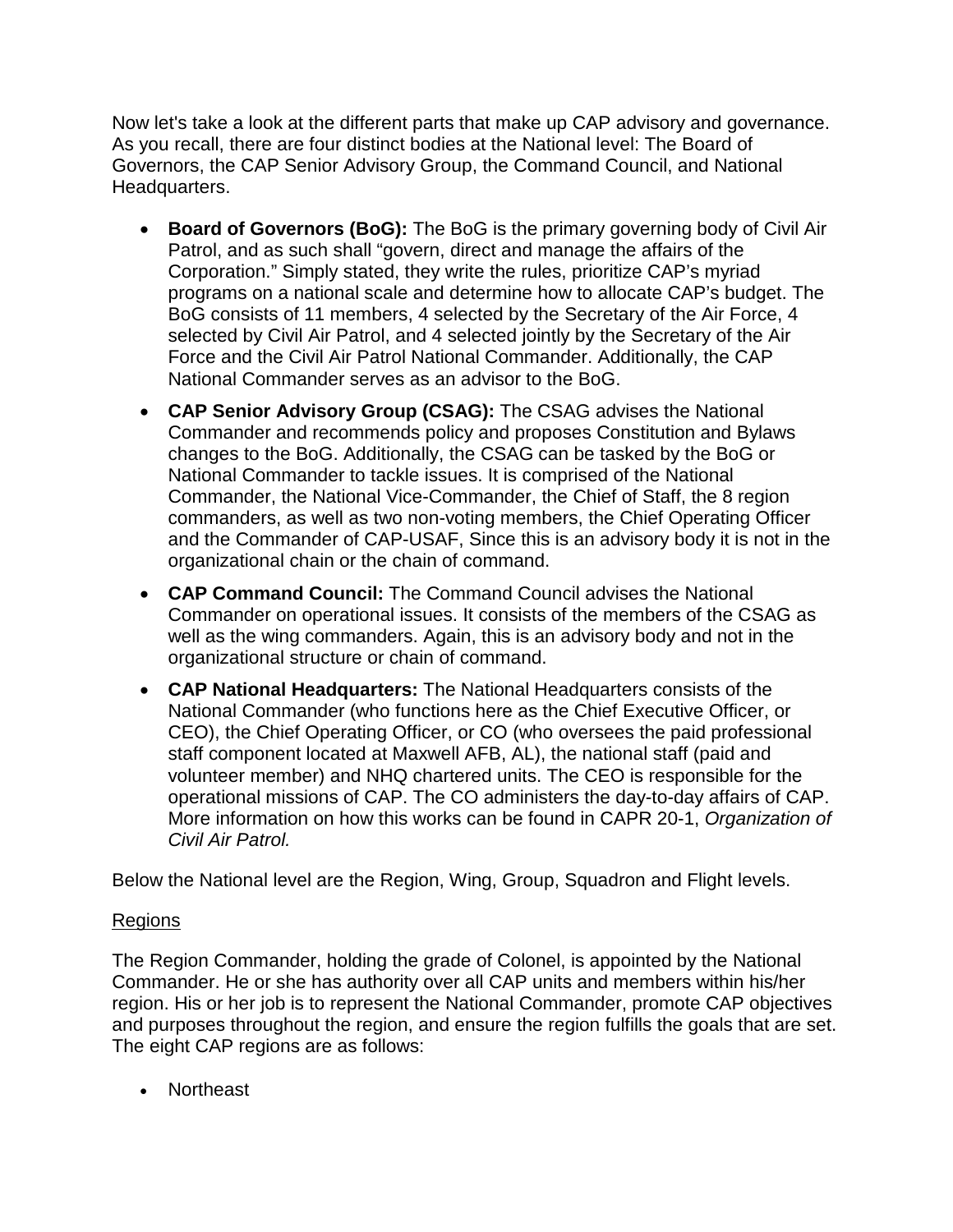- Middle East
- Great Lakes
- Southeast
- North Central
- Southwest
- Rocky Mountain
- Pacific

## Wings

It is the job of the Wing Commander to command all units in its wing, promote CAP objectives and purposes throughout the wing, and ensure the wing fulfills the goals that are passed down by the region, and to set goals of its own and fulfill those as well. Wing Commanders are appointed by the region commander and hold the grade of Colonel. The Wing Commander forms groups if necessary, and appoints group, squadron and flight commanders as necessary.

## **Groups**

When the geographic area of a wing is too large or if there are too many units for the wing commander to directly supervise, he or she is permitted to form groups, which take on the responsibility of supervising the squadrons that are assigned. There must be a minimum of five squadrons within each group formed.

## **Squadrons**

The squadron is the basic unit by which CAP achieves its goals. They consist of a minimum of fifteen members, three of whom must be senior members. If a squadron falls below these numbers, it is re-designated as a flight (see below). There are three types of squadrons, *senior, cadet* and *composite***.**

- *Senior squadrons* are solely made up of senior members.
- *Cadet squadrons* are primarily composed of cadets, with at least three senior members who oversee the training and administration.
- *Composite squadrons* consist of both cadets and senior members, and they have two separate programs, one for senior members, and one for cadets.

## **Flights**

If a unit is too small to be classified as a squadron, then it is designated a flight. It must consist of a minimum of eight members, three of whom must be senior members. If enough members join to reach the minimum requirements, it can be reclassified as a squadron.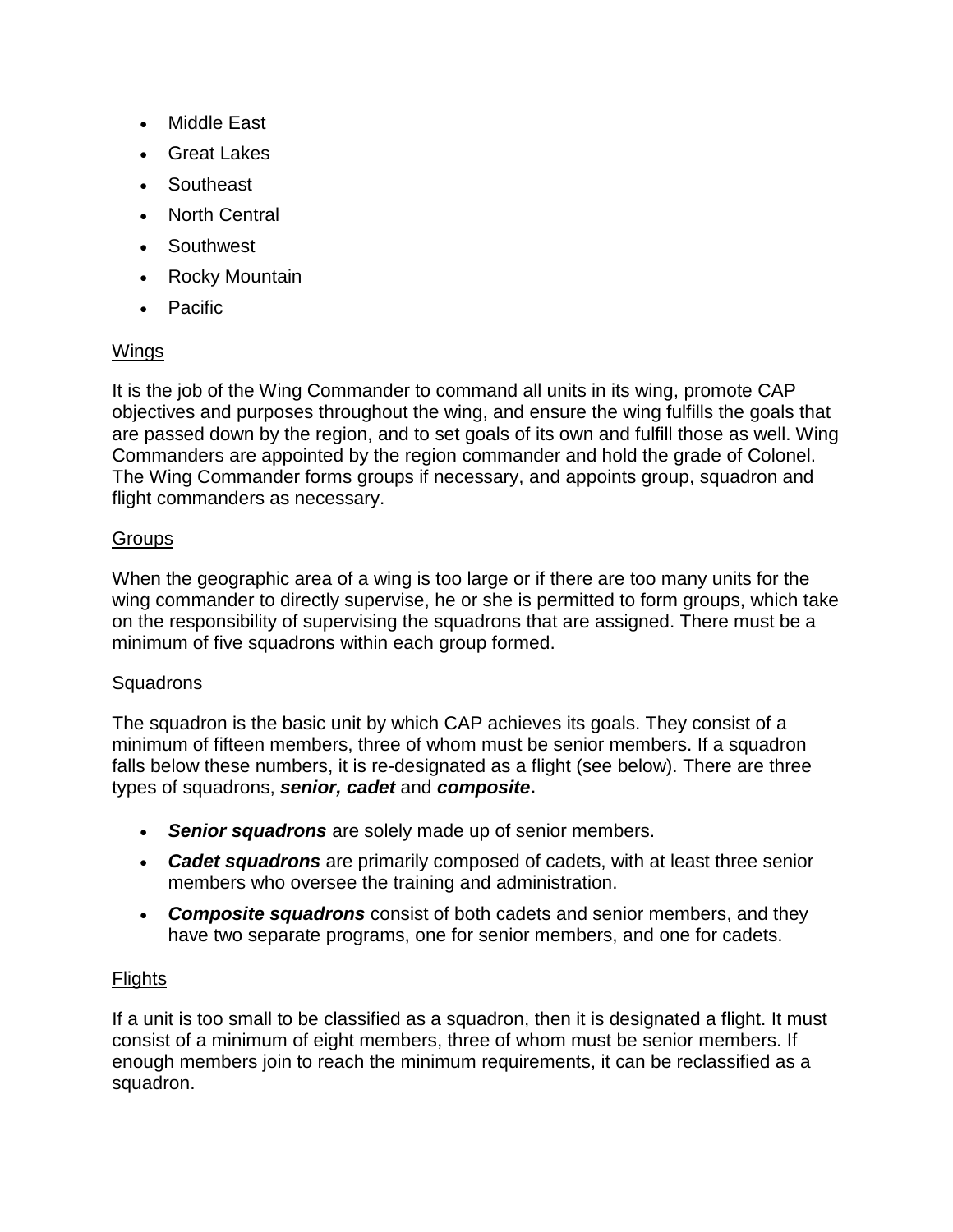#### **2. Discuss appropriate interaction for the member with each of the higher headquarters.**

The chain of command exists in order for CAP to function. That is why it is vital that it is used properly. As a member of a squadron, you should know whom you have to report to. You, for the most part, will be interacting with the closest person on your chain of command: Your squadron commander. If you are a squadron commander, the next person in line would be your group or wing commander. If you are directly in the chain of command, which is a "line" position, this is the path you should strictly follow. If, however, you have a "staff" position, such as logistics officer and public affairs officer, you can and should communicate with the person who holds the same position as you at the next level. More on that topic is covered in the *Chain of Command* lesson. Civil Air Patrol's organizational structure is similar on all levels from the region down, and so are the position descriptions for all "staff" positions. They are similar enough to use the same description for all levels of that position. You can find them in Part III of CAP Regulation 20-1, *Organization of Civil Air Patrol*.

Here are some examples of improper interaction: a squadron logistics officer going straight to the wing commander in order to discuss planning for an activity unless he or she was directed to do so. Another would be a squadron commander who decides to skip the wing commander/group commander and contact Region Headquarters directly in order to request supplies for his or her squadron. Both of these actions violate the chain of command, and they break down the clear path of communication between levels of command. These actions could be detrimental for the squadron's success in their missions. However, it is totally acceptable for a squadron public affairs officer to communicate with the wing public affairs officer.

Although the proper chain of command should be followed nearly all of the time, there are a few very important exceptions to the rule: In the case of a safety hazard, anyone may approach the Safety Officer. If there is a moral issue, the Chaplain can be approached. Lastly, if there is any issue of fraud, waste or abuse, the Inspector General should be informed. These three positions are covered more thoroughly in the Legal Basis for CAP chapter.

## **Special Readings: The USAF-CAP Relationship**

Below is a passage from CAP Pamphlet 50-5, *Introduction to Civil Air Patrol*, pages 19- 20.

*The Civil Air Patrol and the United States Air Force maintain a civilian-military relationship which is based upon the Civil Air Patrol's status as the USAF Auxiliary. As such, CAP's services to the nation and the USAF are: (1) voluntary, (2) benevolent, and (3) noncombatant. Finally, these services are to be employed both in times of peace and war.*

*It is the responsibility of the US Air Force to provide technical information and advice to those CAP members who organize, train and direct CAP members and who develop*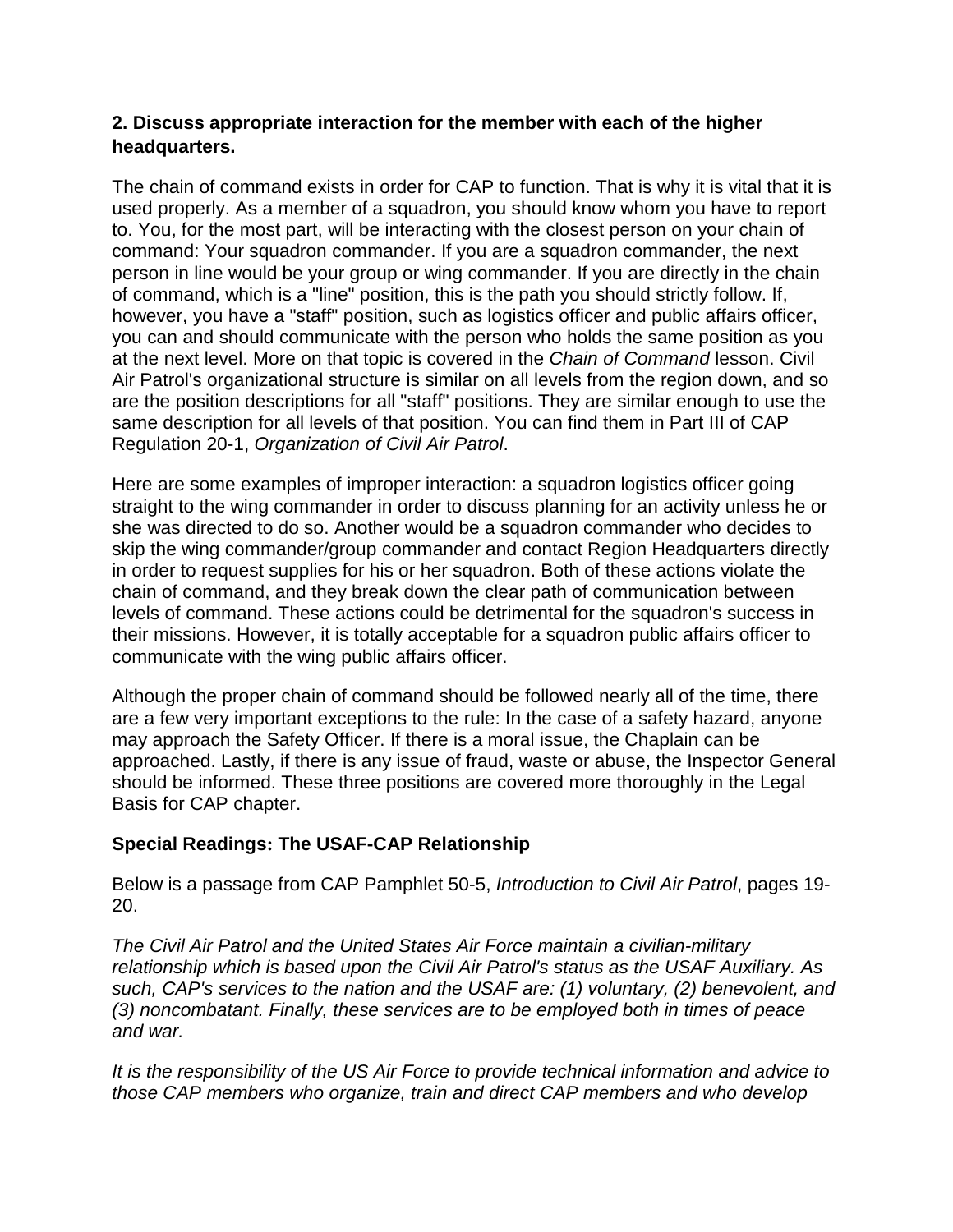*CAP resources. In CAP-USAF lingo, this is called advice, liaison, and oversight. We'll discuss these terms later. In addition to these functions, the Air Force also makes available certain services and facilities required by CAP to carry out its mission. Such assistance, however, is restricted to specific areas by act of Congress, and cannot interfere or conflict with the performance of the Air Force mission. Finally, in part because of its relationship to the Air Force, the government provides some level of protection to CAP members and their families in the event a member is killed or injured while participating in a qualifying Air Force sponsored mission.*

*In return, Civil Air Patrol assists the Air Force through the performance of its three faceted missions: Emergency Services, Aerospace Education, and the Cadet Program. While we will discuss each of these missions in Chapter three, we'll briefly introduce them here as a means to show CAP's contributions to the USAF.*

*Emergency Services (ES) may be CAP's best known of the three-faceted mission; itself having several components. Since 1948, the Air Force controls the inland search and rescue (SAR) activities within the United States. CAP's role in this mission provides the bulk of the operational SAR services, primarily through flying and ground team activities. CAP's personnel and aircraft fly thousands of hours each year flying SAR missions, as well as mercy flights and disaster relief assistance.*

*In addition, CAP's ES activities also include performing civil defense activities and other missions, such as: crashed aircraft spotting and marking, route surveys, counterdrug reconnaissance, courier services, light transport duty, post-attack recovery duty, and similar activities within the capabilities of CAP light aircraft and other equipment.*

*Civil Air Patrol also maintains a nation-wide radio network. It is used for domestic or military emergencies, CAP activities of all types, search and rescue support, and training communications personnel.*

*The CAP Chaplain Corps provides over 700 chaplains and (character development) officers. Serving in squadrons, they teach the character development curriculum while providing spiritual assistance to all unit personnel. Many chaplains are also pilots, while others are involved in search and rescue teams and emergency services. Under Title 10, CAP Chaplain Corps personnel can be called upon by the Air Force to perform certain USAF chaplain functions.*

*One other area of valuable assistance given to the Air Force and other Federal agencies is the CAP Aerospace Education Program. Through its "internal" program of aerospace education given to both cadet and senior members, and the "external" aerospace education services to schools, colleges and the general public (through workshops, conferences and a variety of free materials), the knowledge, skills, and attitudes necessary for living successfully in the aerospace age are imparted, not only to CAP members, but to educators, students and, most importantly, to the general public.*

*To help present and carry out the aerospace education program, CAP develops lesson plans, videos, and other educational materials. CAP also encourages and helps to plan*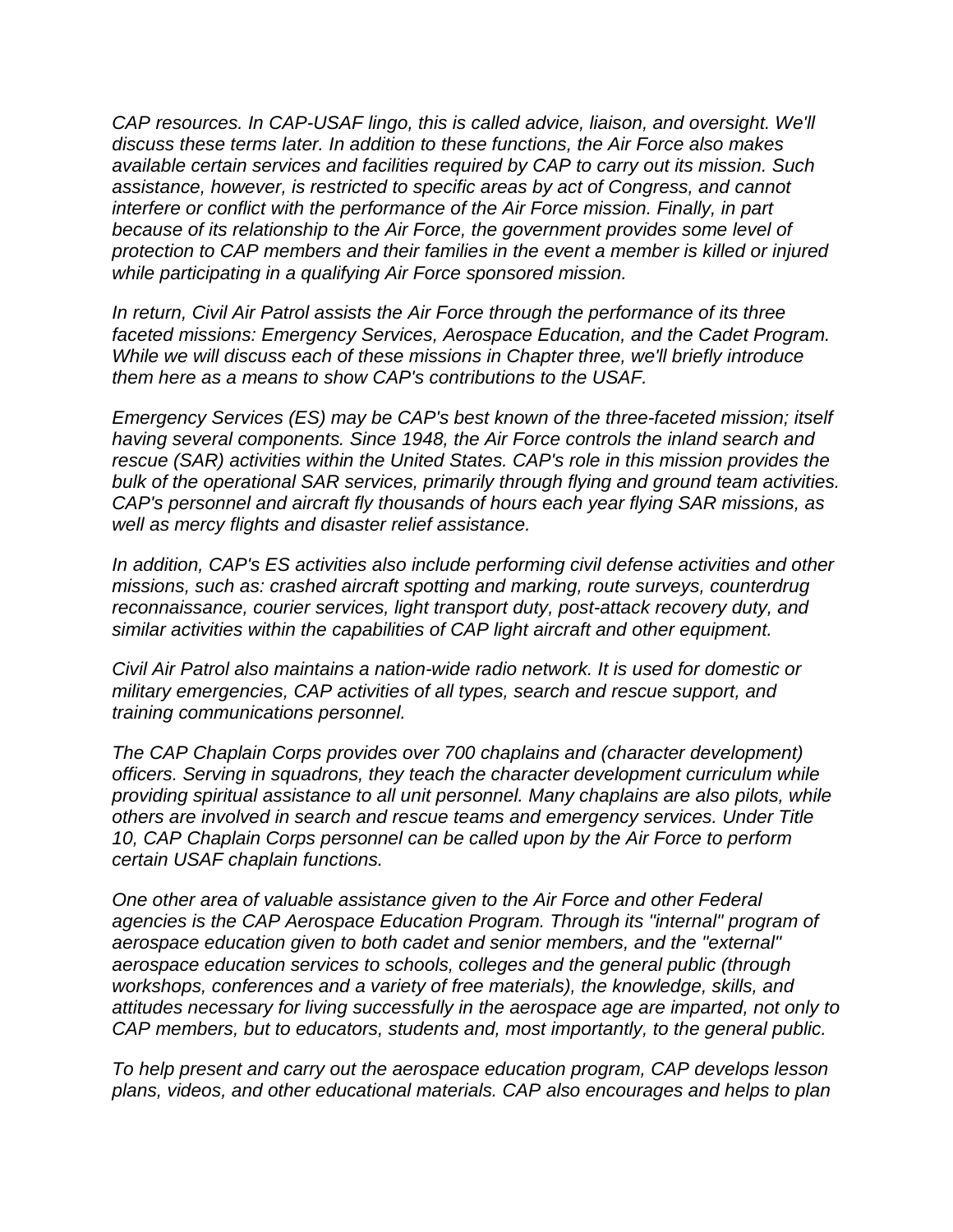*guided tours of aerospace-related facilities such as airports, Air Force bases and aerospace manufacturing facilities. All these things help to instill in the American people an appreciation of the importance of what the Air Force does, how the aerospace industry contributes to American society on a daily basis, and how everyday people can get more involved.*

*Finally, a most important example of CAP's reciprocal service to the Air Force is found in the number of CAP cadets and senior members who have become officers and airmen in the United States Air Force. Every year, thousands of CAP cadets and former cadets enter the Air Force Academy, other service academies, Reserve Officer Training Corps programs at colleges and universities across the country, and basic training programs of all services.*

For more information on CAP's relationship to the Air Force, read Air Force Instruction 10-2701, *Organization and Function of the Civil Air Patrol*.

#### **3. Describe the relationship between a headquarters and the HQs above and below it in the chain of command.**

Let's get a clearer picture of how the chain of command works. It is similar to a calldown list: Instead of one person having to call everyone, each person along the list is assigned people to call in order to distribute the workload and establish clear communication down the line. The chain of command works in a similar fashion.



The chain of command is a two-way street, and as such, there are two directions to it: Up and down. The orders, directives, regulations and so forth come from the top and flow down, and information moves up, as the diagram above illustrates. The reason that the chain of command functions in this manner is because the higher levels on the chain need information in order to plan out the organization's goals, and the lower levels need directives in order to be able to achieve those goals given from above in the most effective way possible. If there is a break in the chain of command, the higher levels cannot issue orders, directives and the like because there is no information coming up from the lower levels on which to base decisions. As a result the lower levels do not have the necessary instruction and resources in order to accomplish their missions which means that CAP, as an organization, fails.